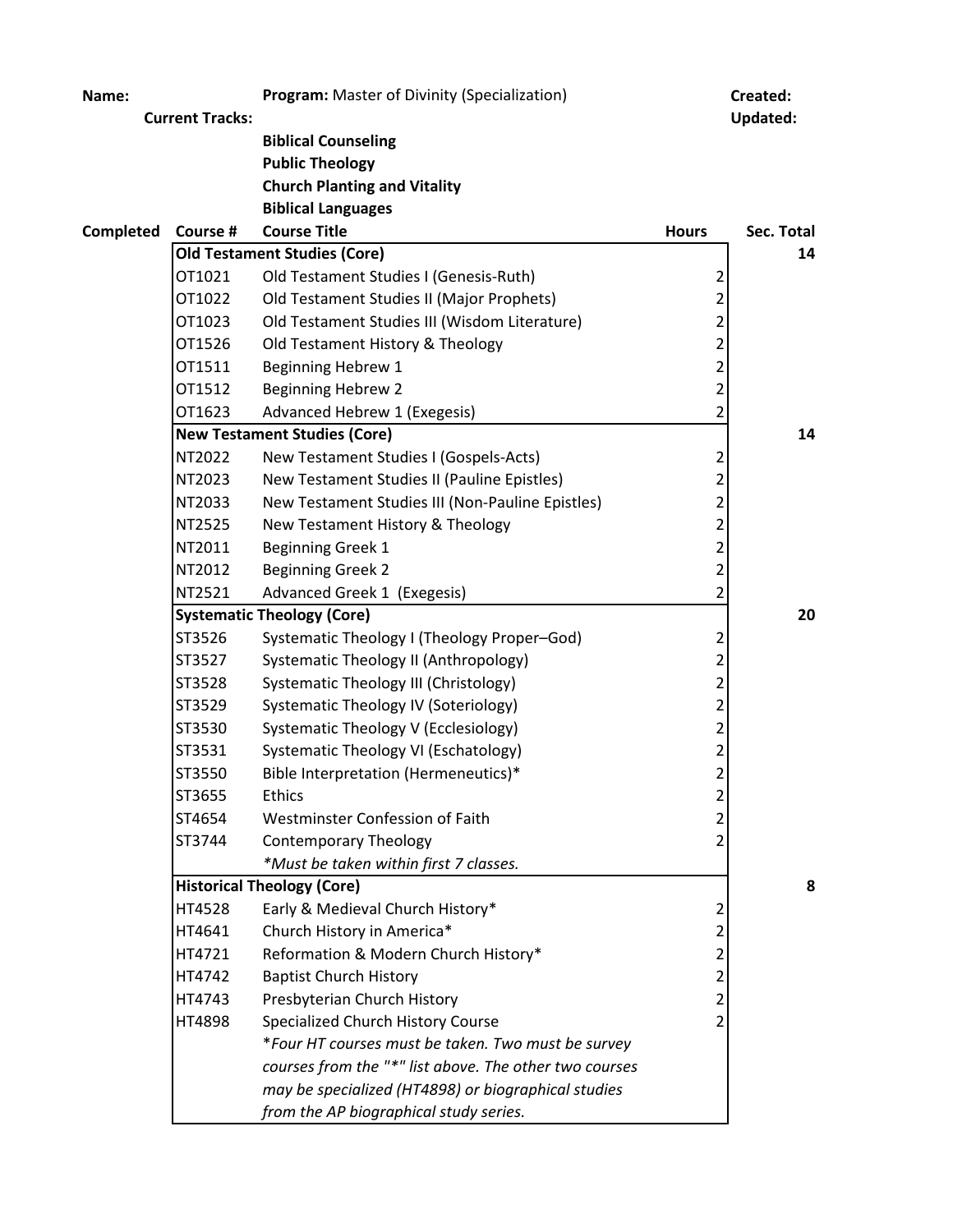|        | <b>Practical Theology (Core)</b>                          | 12  |
|--------|-----------------------------------------------------------|-----|
| PT5521 | Introduction to Theological Studies*                      |     |
| PT5531 | Spiritual Disciplines of the Christian Life**             |     |
| PT5602 | Christian Philosophy of Education                         |     |
| PT5621 | Conflict Resolution in the Church                         |     |
| PT5800 | Church Vitality (Lampstand Conference)                    |     |
| PT5733 | Leadership Development & Deployment                       |     |
|        | *Must be taken within first 5 classes.                    |     |
|        | ** Formerly "Christian Worker's Personal Life"            |     |
|        | <b>Biblical Counseling (Core)</b>                         | 2   |
| BC7501 | Introduction to Biblical Counseling*                      |     |
|        | *Lay Counseling in the Local Church 1 & 2 (BC7502/BC7755) |     |
|        | may be taken in place of BC7501 w/approval.               |     |
|        | <b>Public Theology/Missions (Core)</b>                    | 4   |
| MS6658 | <b>Cross-Cultural Communication</b>                       |     |
| AP8521 | Introduction to Apologetics                               |     |
|        | <b>MADIU Canoinlination Cove</b>                          | ת ל |

**MDiv Specialization Core: 74**

|                            | <b>Biblical Counseling Track:</b>                     |                          |                |
|----------------------------|-------------------------------------------------------|--------------------------|----------------|
| <b>Biblical Counseling</b> |                                                       |                          | 22             |
| <b>BC7505</b>              | Advanced Biblical Counseling*                         | 2                        |                |
| <b>BC7509</b>              | Biblical Counseling: Anthropology & Theory**          | $\overline{\mathcal{L}}$ |                |
| BC7670                     | Biblical Counseling with Children & Youth             | 2                        |                |
| BC7617                     | Biblical Counseling & the Law                         | 2                        |                |
| BC7622                     | <b>Biblical Approach to Addictions</b>                | $\overline{2}$           |                |
| BC7681                     | Biblical Counseling: Sexuality and Gender*            | 2                        |                |
| BC7624                     | <b>Biblical Readings in Counseling</b>                | 2                        |                |
| BC7630                     | <b>Biblical Marriage &amp; Family Counseling</b>      | $\overline{2}$           |                |
| BC7631                     | <b>Biblical Premarital Counseling</b>                 | $\overline{2}$           |                |
| BC7632                     | <b>Advanced Marriage &amp; Family Counseling</b>      | 2                        |                |
| BC7623                     | Critical Understanding of Professional Literature     |                          |                |
| BC7735                     | <b>Group Dynamics</b>                                 | 2                        |                |
|                            | *BC7501 is a prerequisite.                            |                          |                |
|                            | ** ST3527 is a prerequisite.                          |                          |                |
|                            | <b>Counseling Practicum</b>                           |                          |                |
| <b>BC7800</b>              | Counseling Practicum*                                 | 4                        | 4              |
|                            | (100 hours of supervised counseling)                  |                          |                |
|                            | *Practicum is taken no earlier than final 6 semesters |                          |                |
| Elective:                  | Students have one elective option. It can be a course | 2                        | $\overline{2}$ |
|                            | or add a clinical.                                    |                          |                |
|                            |                                                       |                          |                |

**Total Degree Hours: 102**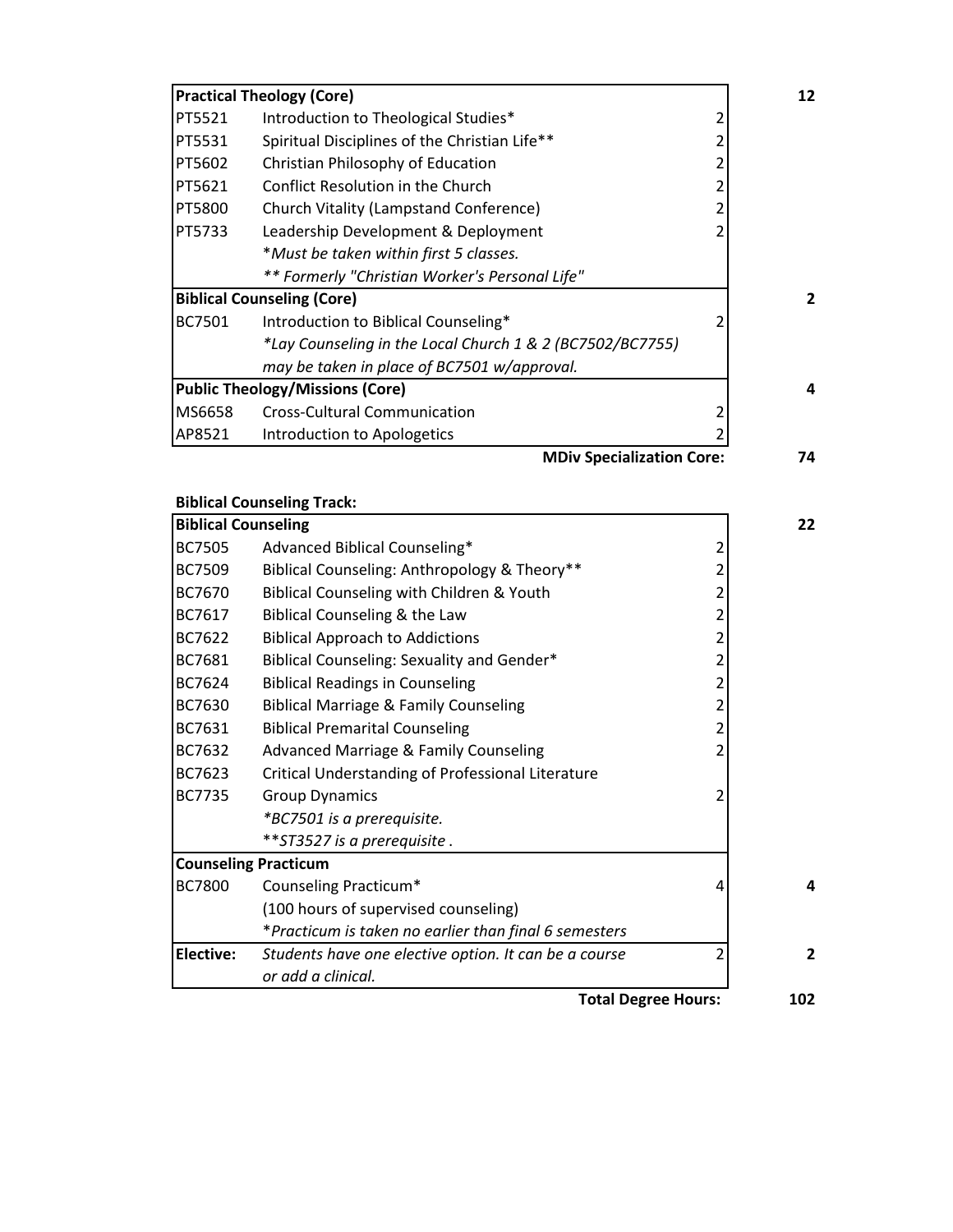|                        | <b>Public Theology Track:</b>                                |                |    |
|------------------------|--------------------------------------------------------------|----------------|----|
| <b>Public Theology</b> |                                                              |                | 12 |
| AP8505                 | Introduction to Philosophy & Critical Thinking               | $\overline{2}$ |    |
| AP8525                 | Apologetics & the Bible                                      | 2              |    |
| AP8625                 | Apologetics & Evangelism                                     | 2              |    |
| AP8664                 | <b>Christ and Culture</b>                                    | $\overline{2}$ |    |
| AP8737                 | Biblical Views on Justice in Society                         | 2              |    |
|                        | <b>Comparative Religions</b>                                 | $\overline{2}$ |    |
| MS6631                 | <b>Biblical Theology of Missions</b>                         | $\overline{2}$ |    |
|                        | Special Topics and Critical Studies in Public Theology*      |                | 12 |
| AP8791                 | Special Topic 1                                              | 2              |    |
| AP8791                 | <b>Special Topic 2</b>                                       | 2              |    |
| AP8791                 | <b>Special Topic 3</b>                                       | 2              |    |
| AP8791                 | Special Topic 4                                              | $\overline{2}$ |    |
| AP8791                 | <b>Special Topic 5</b>                                       | $\overline{2}$ |    |
|                        | *Students may customize their program with the               |                |    |
|                        | study of Special Topics and Critical Studies.                |                |    |
|                        | Examples of courses include: The Bible & Slavery;            |                |    |
|                        | Christianity& the Imagination; Christianity and the State;   |                |    |
|                        | Missional Theology; Current Critical Approaches; Apologetics |                |    |
|                        | and Science; etc. as well as biographical studies.           |                |    |
| <b>Electives:</b>      | Can be chosen from any field of study:                       |                | 4  |
|                        | (History, Philosophy, Languages, Christian Ed.,              |                |    |
|                        | Public Theology, Apologetics, etc.)                          |                |    |
|                        | Elective 1                                                   | 2              |    |
|                        | Elective 2                                                   | $\overline{2}$ |    |

**Total Degree Hours: 102**

|                   | <b>Church Planting and Vitality:</b>                  |    |
|-------------------|-------------------------------------------------------|----|
| <b>PT5523</b>     | Ministry of the Word 1 (Models of Preaching)          | 22 |
| <b>PT5524</b>     | Ministry of the Word 2 (Art of Preaching)             |    |
| <b>PT5750</b>     | Theology of Public Worship                            |    |
| <b>PT5631</b>     | Theology & Practice of Administration                 |    |
| <b>PT5821</b>     | <b>Models for Church Start-ups</b>                    |    |
| PT5825            | <b>Financial Development for Church Plants</b>        |    |
| <b>PT5827</b>     | Legal Issues in Church Planting                       |    |
| PT5760            | <b>Advanced Worship Studies</b>                       |    |
| MD7815            | <b>Mentored Preaching (Clinical)</b>                  |    |
| MS6652            | <b>Techniques of Church Planting</b>                  |    |
| AP8664            | <b>Christ and Culture</b>                             |    |
| <b>Clinicals:</b> | 3 Clinicals are required in the Church Planting       | 6  |
|                   | Concentration. One clinical must be a Church Planting |    |
|                   | or Church Revitalization Clinical.                    |    |
|                   | Clinical 1                                            |    |
|                   | Clinical 2                                            |    |
|                   | Clinical 3                                            |    |